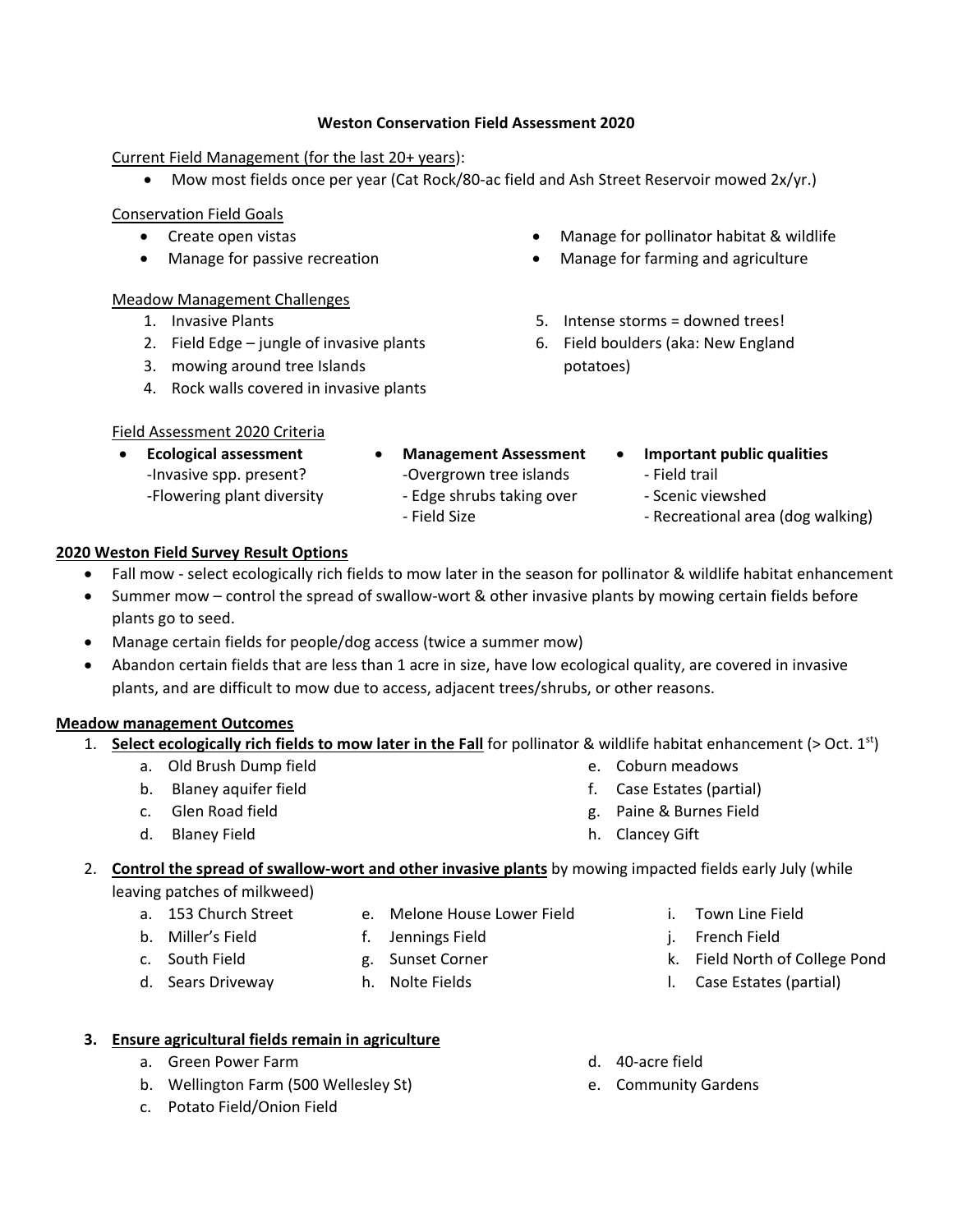- 4. Continue to **manage certain fields for passive recreation/dog walking** (mow 2x/summer)
	- a. 80-acre field
	- b. Ash street reservoir
	- c. Apple Orchard (depending on harvest dates and Volunteers ability to manage)
- 5. Ensure previous field restoration projects **continue to be managed**
	- a. Coburn Meadows (2017-2019): \$25,000
	- b. Case Estates (2016-2020): \$60,000
	- c. Apple Orchard (2016-2020): volunteers (Rees!!)
- 6. Continue to control **invasive vegetation growing on select rock walls**
	- a. Case Estates Rock Wall: \$10,000 (2020)
	- b. Coburn Meadows: \$5,000 (2019)
	- c. Potato Field: volunteers (2015-2020)
	- d. Wellington Farm (500 Wellesley St): \$10,000 (2020)
- 7. Actively **manage select patches of knotweed** in fields (3 years then monitor)
	- a. Sunset Corner
	- b. Case Estates (b/w Wellesley & Ash St)
	- c. 40-acre Field
- 8. Continue to push back invasive plants along **field edges & tree Islands** where previous management has occurred
	- a. Field North of College Pond (2015, 2020): \$7,500
	- b. Green Power (2016, 2020): \$10,000
	- c. Community Gardens (2015): \$15,000
	- d. Case Estates (2016-2020): (already described)
	- e. Ash Street Reservoir (2020): \$5,000
	- f. Glen Road (2012): \$15,000
- 9. **Abandon** management of 3 small low ecological quality fields (due to budget constraints)
	- a. 171 Church Street field covered in invasive plants, numerous storm trees fell in field
	- b. Webster Rd behind 11 Webster Rd; field covered in invasive plants, hard to access
	- c. Small field east of 102 Wellesley; covered in invasive, not connected to other case estates fields
- 10. Consider new priority field restoration project Millers Field (funding dependent)
- **Proposed FY21 Meadow spending for current funding year (Number reflects outcome described above) Total FY21 Field Management Budget: \$49,500 (needed): Allocations to use: \$32,000 - field mowing account (M); \$10,000 - Case Estates Account (CE); \$2,500 Community Gardens Account (CG); (Land Management \$5,000)**
	- **#1-3** Annual field mowing): **\$22,000 (completed) (M)**
	- **#5:** Coburn Meadows Restoration clear near Church Street, tree islands; rock wall (Outcome 5): **\$1,500 (M)**
	- **#5-6** Case Estates: **\$10,000** (Outcome 5 & 6) (1) Remove storm damage branches in nose: \$2,000; (2) Clear Rock Wall: \$3,000; (3) Clear away invasive plants and downed trees in Parcel 9: \$5,000 **(CE)**
	- #6: Wellington Farm: **\$2,000** (already completed) **(M)**
	- #7: Actively manage select patches of knotweed in fields: **\$3,500** (FY21 already completed) **(LM)**
	- #8: Field North of College Pond (eastern edge and tree island clearing): **\$1,500 (M)**
	- #8 Green Power western field edge and tree island clearing **\$1,500 (M)**
	- #8: Community Gardens clearing eastern access road **\$2,500 (CG)**
	- #9 **NEW** Restoration and preservation of Millers Field (Rt 117 Field)– **(2 days: \$5,000) (LM and M)**